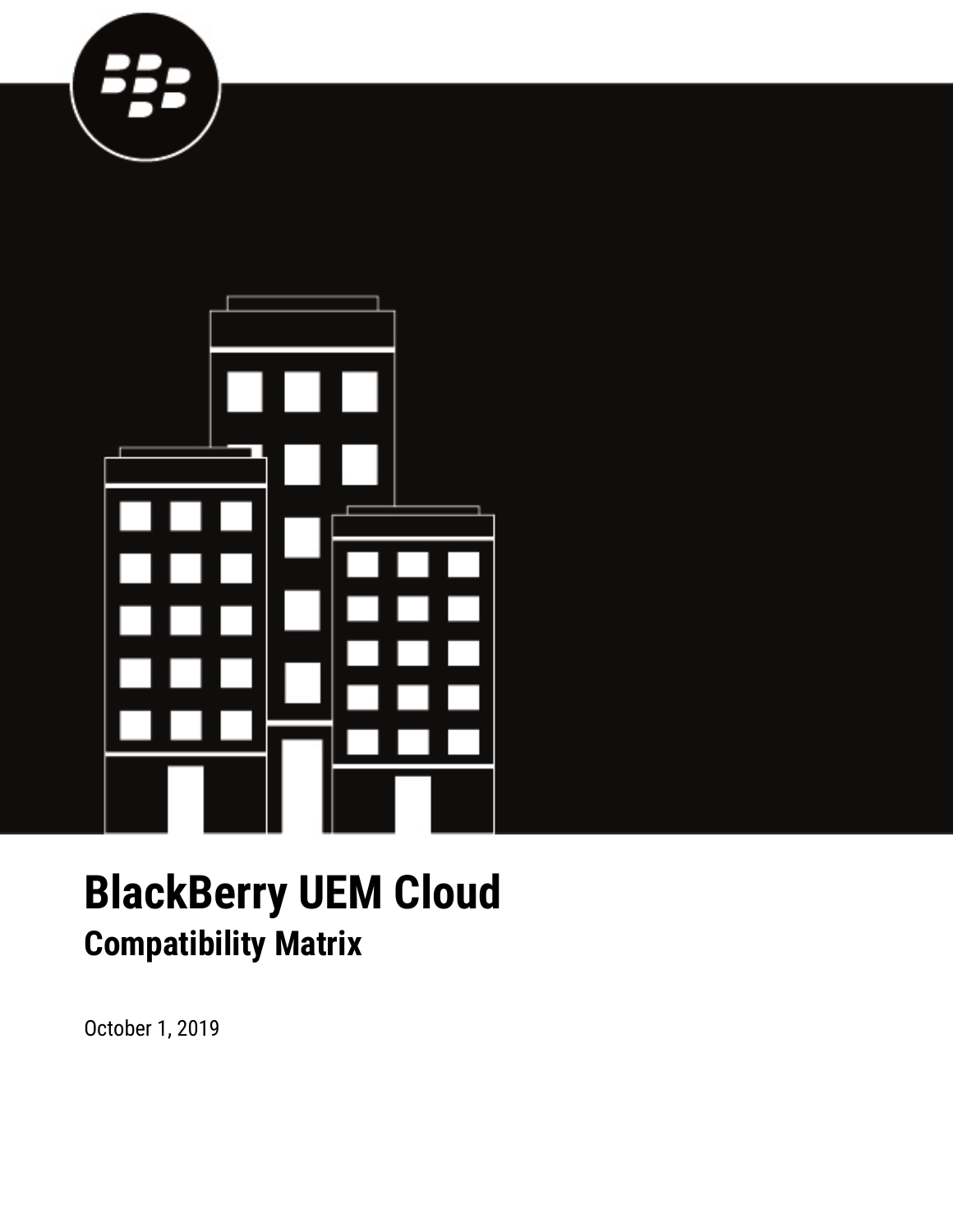2019-10-01Z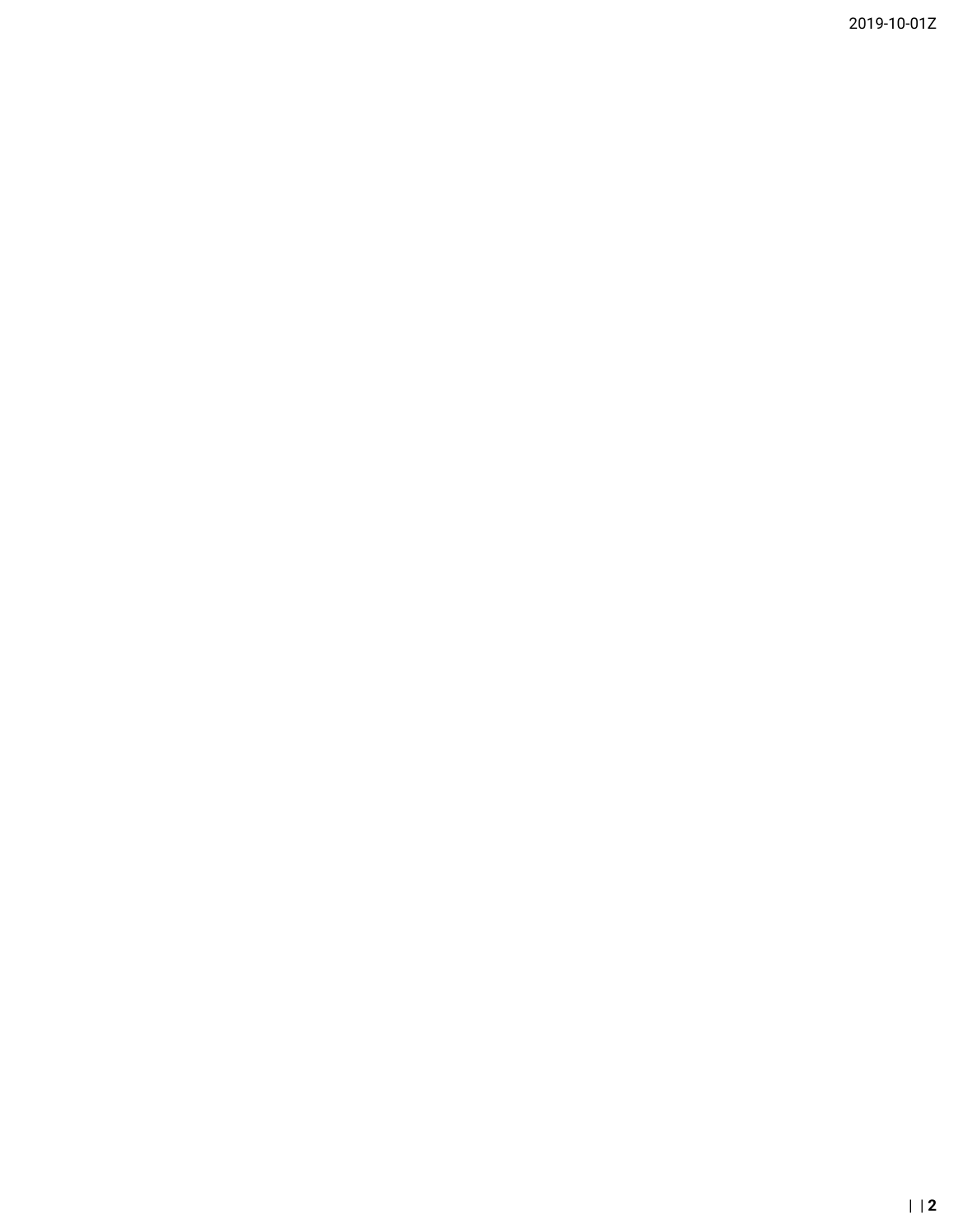### **Contents**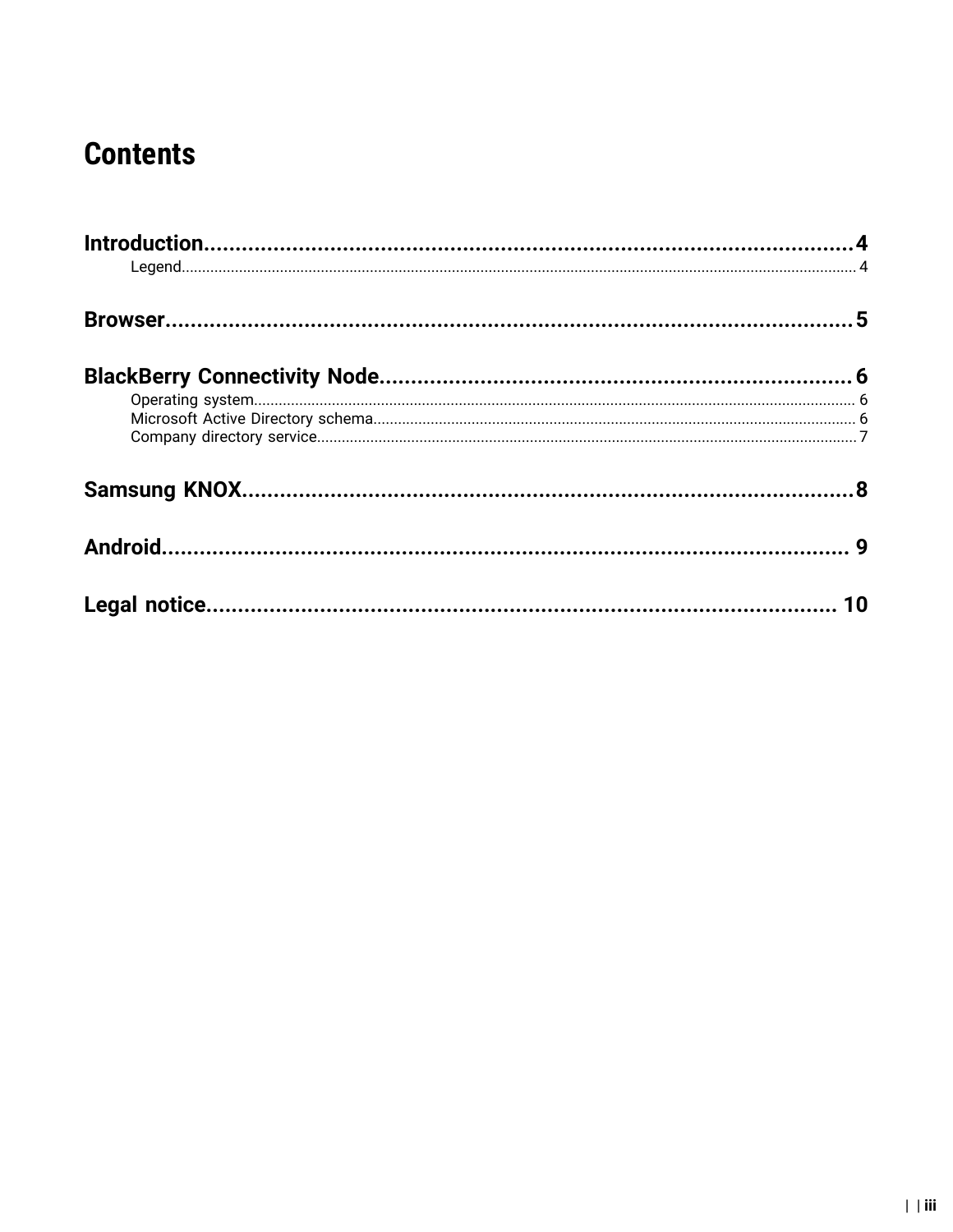# <span id="page-3-0"></span>**Introduction**

BlackBerry UEM is an enterprise mobility management solution from BlackBerry. EMM solutions help you manage mobile devices for your organization. You can manage BlackBerry, iOS, OS X, Android, Windows Phone, Windows 10, and Windows 10 Mobile devices, all from a unified interface.

For information about compatibility for mobile and desktop operating systems and enterprise apps, [see the](https://docs.blackberry.com/en/endpoint-management/compatibility-matrix/mobile-os-matrix/) [Mobile/Desktop OS and Enterprise Apps Compatibility Matrix.](https://docs.blackberry.com/en/endpoint-management/compatibility-matrix/mobile-os-matrix/)

EMM solutions from BlackBerry protect business information, keep mobile workers connected with the information they need, and provide administrators with efficient tools that help keep business moving.

#### <span id="page-3-1"></span>**Legend**

| <b>Abbreviation</b> | <b>Definition</b>                                                                                                                      |
|---------------------|----------------------------------------------------------------------------------------------------------------------------------------|
| NS.                 | Not supported. BlackBerry does not support the configuration.                                                                          |
| LS.                 | Limited support. BlackBerry supports the configuration, but has not fully assessed the<br>third-party component for compatibility.     |
| Sup                 | Supported. BlackBerry supports the configuration.                                                                                      |
|                     | Pending. BlackBerry does not yet support the configuration, but is currently assessing<br>the third-party component for compatibility. |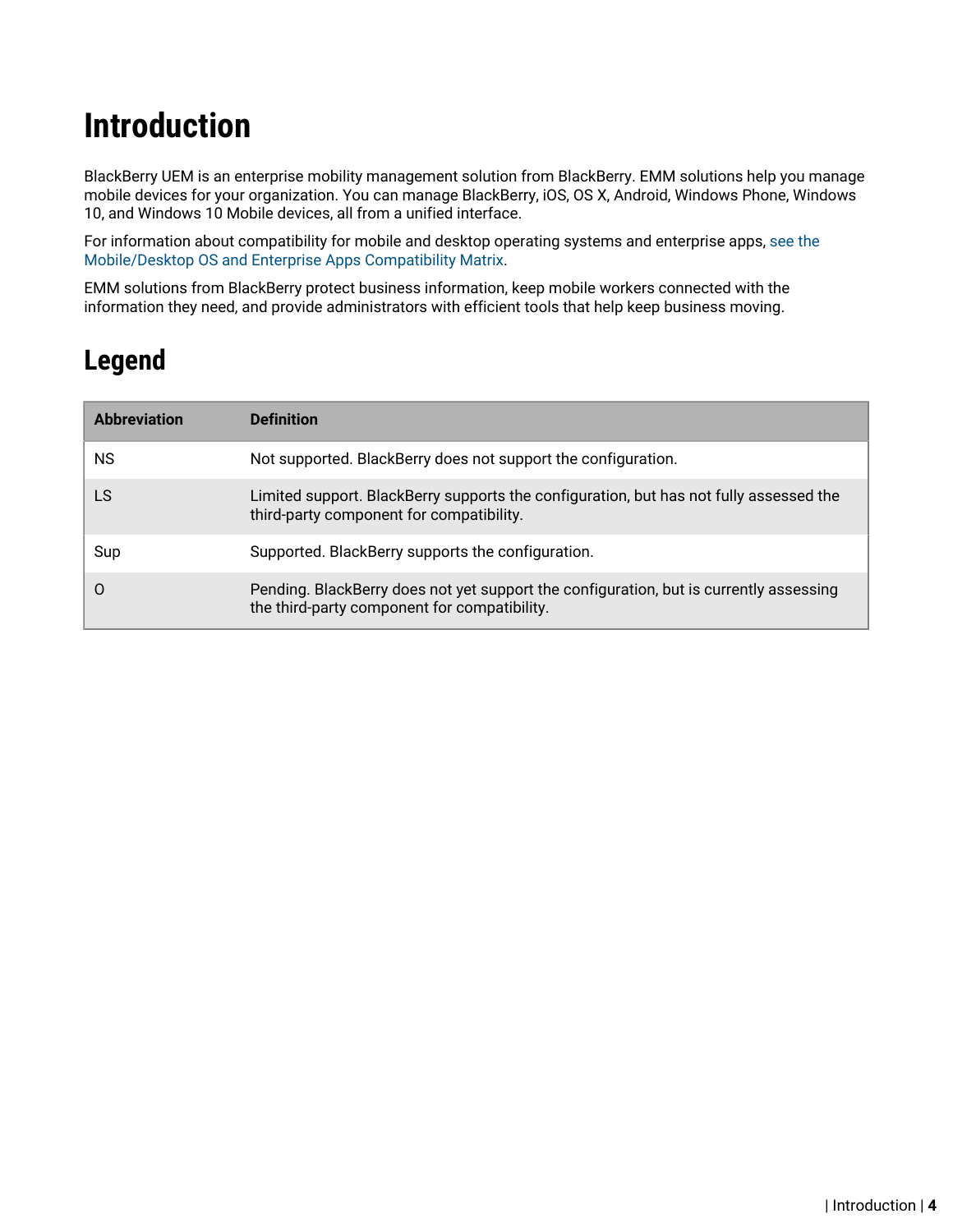## <span id="page-4-0"></span>**Browser**

The following table lists the supported browsers and versions to access the BlackBerry UEM console.

| <b>Browser</b>                          |     |
|-----------------------------------------|-----|
| Windows Internet Explorer 11.0 (32-bit) | LS  |
| Microsoft Edge                          | Sup |
| Mozilla Firefox                         | Sup |
| Google Chrome                           | Sup |
| Safari 7 for Mac +                      | Sup |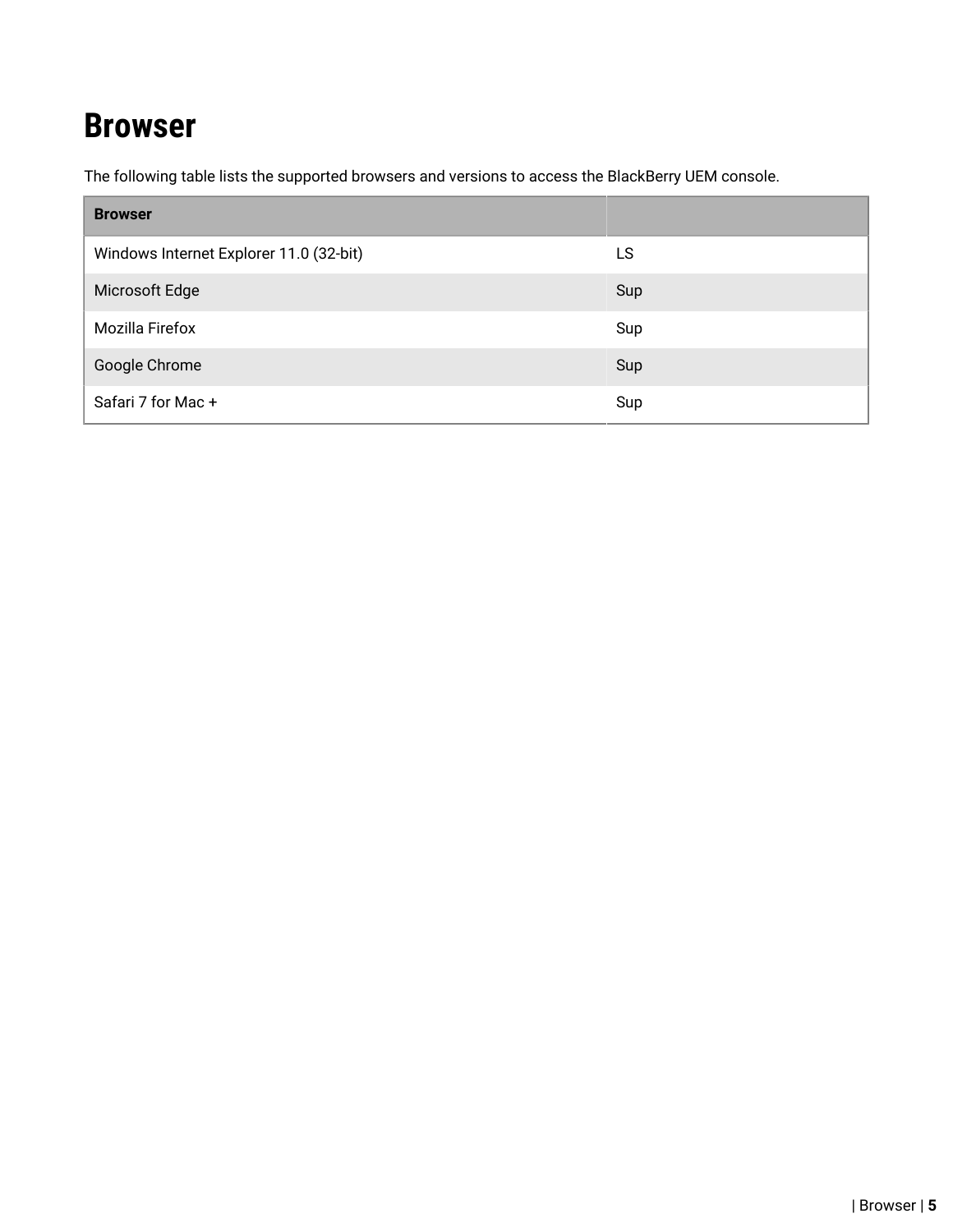# <span id="page-5-0"></span>**BlackBerry Connectivity Node**

The BlackBerry Connectivity Node is a collection of BlackBerry UEM components that you can install on a dedicated computer to enable additional features.

BlackBerry supports only the latest version of the BlackBerry Connectivity Node. For instructions on how to upgrade the BlackBerry Connectivity Node, see ["Upgrade the BlackBerry Connectivity Node" in the UEM Cloud](https://docs.blackberry.com/en/endpoint-management/blackberry-uem-cloud/latest/architecture-configuration/configuration/car1421424562148/mca1449692803726/car1442947823468) [Configuration Guide.](https://docs.blackberry.com/en/endpoint-management/blackberry-uem-cloud/latest/architecture-configuration/configuration/car1421424562148/mca1449692803726/car1442947823468)

#### <span id="page-5-1"></span>**Operating system**

You can install the BlackBerry Connectivity Node on English, French, Spanish, or German implementations of the operating system.

BlackBerry UEM does not support in-place upgrades of Windows Server OS. For more information, visit [support.blackberry.com/community](https://support.blackberry.com/community/s/article/37270) to read article 37270.

| <b>Operating system (64-bit)</b> |     |
|----------------------------------|-----|
| Windows Server 2008 SP2          | LS. |
| Windows Server 2008 R2 SP1       | LS. |
| Windows Server 2012              | Sup |
| Windows Server 2012 R2           | Sup |
| Windows Server 2016              | Sup |
| Windows Server 2019              | Sup |

#### <span id="page-5-2"></span>**Microsoft Active Directory schema**

| <b>Microsoft Active Directory schema</b> |     |
|------------------------------------------|-----|
| Windows Server 2008                      | LS. |
| Windows Server 2008 R2                   | LS  |
| Windows Server 2012                      | Sup |
| Windows Server 2012 R2                   | Sup |
| Windows Server 2016                      | Sup |
| Windows Server 2019                      | Sup |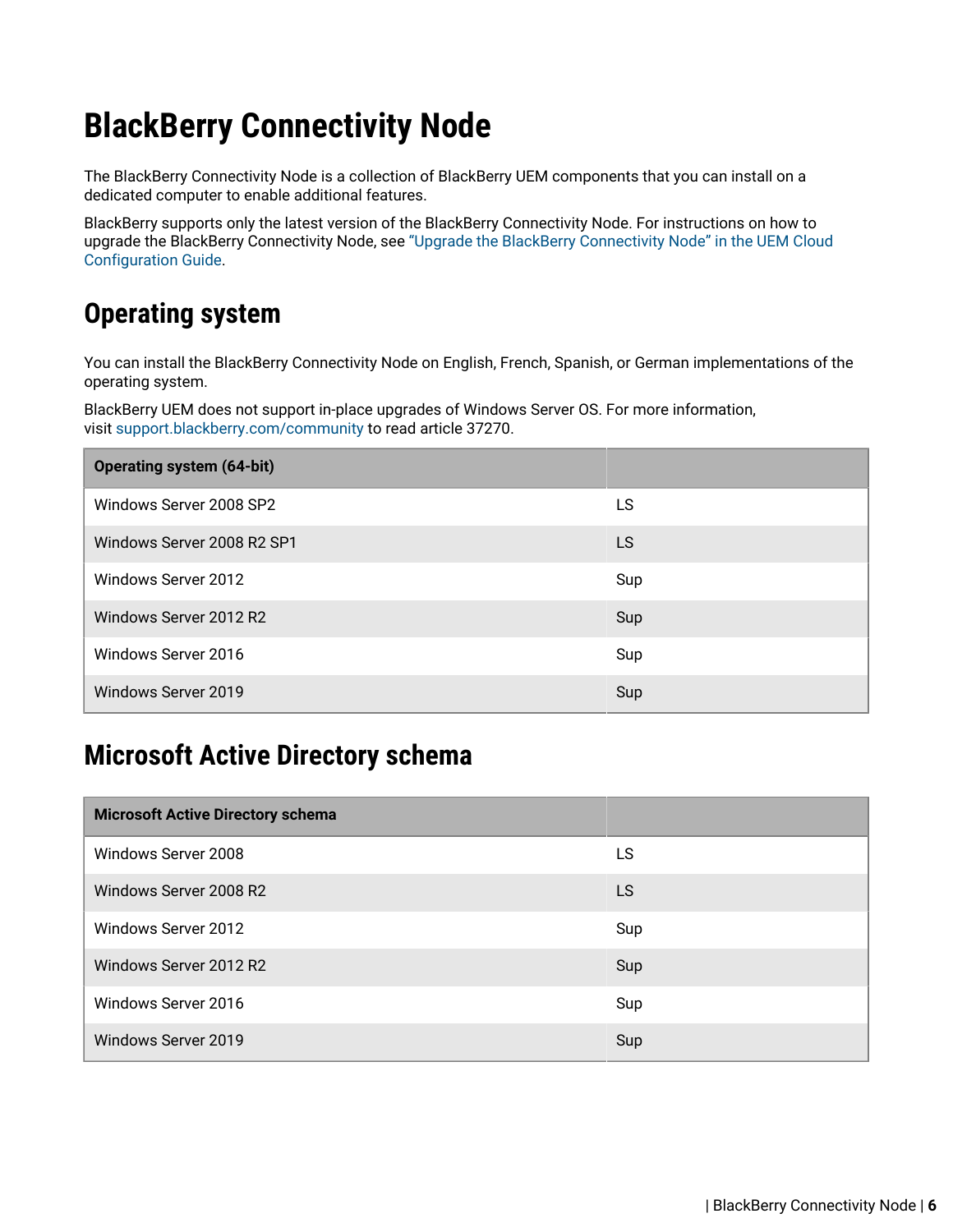## <span id="page-6-0"></span>**Company directory service**

| <b>Company directory service</b>  |     |
|-----------------------------------|-----|
| <b>Microsoft Active Directory</b> | Sup |
| <b>IBM Domino LDAP</b>            | Sup |
| Novell GroupWise LDAP             | Sup |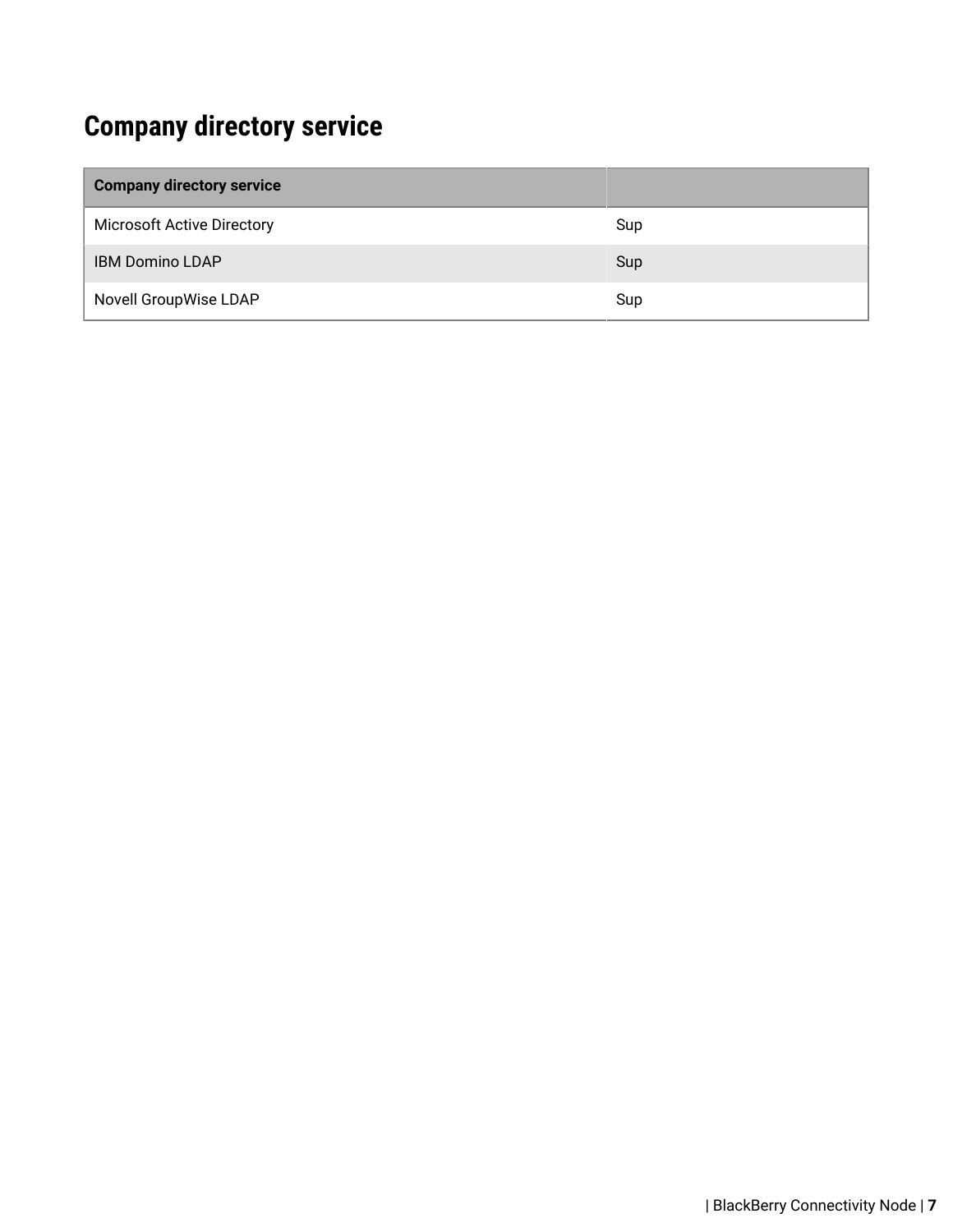# <span id="page-7-0"></span>**Samsung KNOX**

Samsung KNOX is the enhanced management capabilities that Samsung provides for Samsung Galaxy devices.

**Note:** Samsung KNOX activation types will be deprecated in a future release. Devices that support Knox Platform for Enterprise can be activated using the Android Enterprise activation types. For more information, [visit https://](https://support.blackberry.com/community/s/article/54614) [support.blackberry.com/community](https://support.blackberry.com/community/s/article/54614) to read article 54614.

| <b>KNOX MDM</b>  |           |
|------------------|-----------|
| KNOX MDM $4.0 +$ | <b>NS</b> |
| KNOX MDM $5.0 +$ | Sup       |
| KNOX MDM 5.4     | Sup       |

| <b>KNOX Workspace (Premium)</b> |           |
|---------------------------------|-----------|
| <b>KNOX 2.4</b>                 | <b>NS</b> |
| <b>KNOX 2.5</b>                 | <b>NS</b> |
| <b>KNOX 2.6</b>                 | <b>NS</b> |
| KNOX 2.7.1 <sup>1</sup>         | <b>LS</b> |
| KNOX $2.8^2$                    | Sup       |
| <b>KNOX 2.9</b>                 | Sup       |
| KNOX $3.0^3$                    | Sup       |
| KNOX $3.1^3$                    | Sup       |
| KNOX $3.2^4$                    | Sup       |
| KNOX 3.2.1 <sup>4</sup>         | Sup       |
| KNOX $3.34$                     | Sup       |
| <b>KNOX 3.4</b>                 | Sup       |

 $1$  KNOX version 2.7.0 is not supported.

2 There is a known issue regarding KNOX version 2.8.x. For more information see the *BlackBerry UEM Client for Android Release Notes*.

 $^3$  There are known compatibility issues with KNOX version 3.0 and 3.1. For more information, visit [support.blackberry.com/community](https://support.blackberry.com/community/s/article/48085) to read article 48085.

 $^{\rm 4}$  There are known compatibility issues with KNOX version 3.2 and 3.3. For more information, visit [support.blackberry.com/community](https://support.blackberry.com/community/s/article/55102) to read article 55102.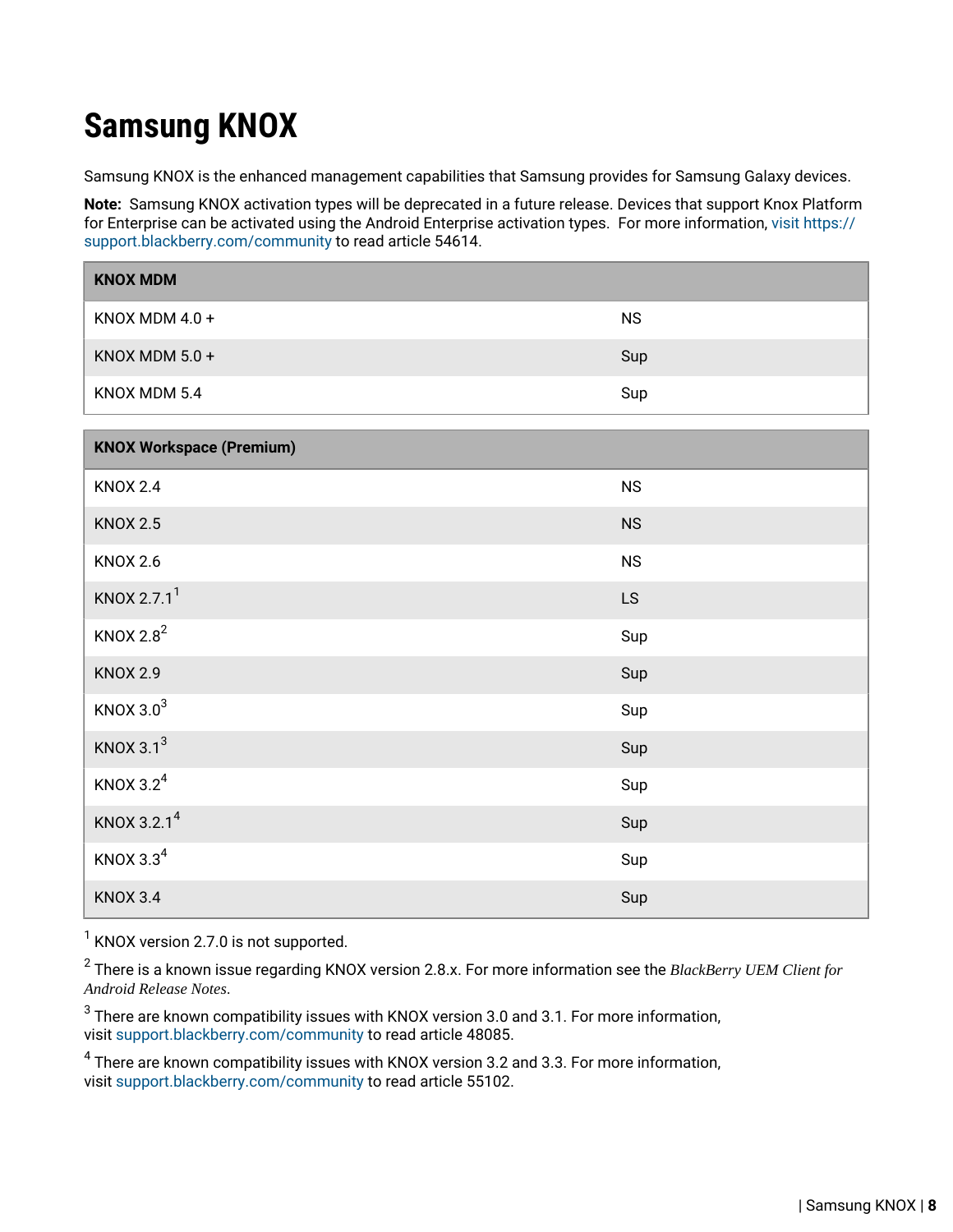# <span id="page-8-0"></span>**Android**

End of support for Android OS 6.0 has been announced. For more information, visit [support.blackberry.com](https://support.blackberry.com/community/s/article/57539) to read article 57539.

| Work and personal - user privacy and Work and personal - user privacy<br>(Premium) |           |
|------------------------------------------------------------------------------------|-----------|
| Android OS 5.1                                                                     | <b>NS</b> |
| Android OS 6.0                                                                     | LS        |
| Android OS 7.0                                                                     | Sup       |
| Android OS 7.1                                                                     | Sup       |
| Android OS 8.0                                                                     | Sup       |
| Android OS 8.1                                                                     | Sup       |
| Android OS 9                                                                       | Sup       |
| Android OS 10                                                                      | Sup       |
| Work space only                                                                    |           |
| Android OS 5.1                                                                     | <b>NS</b> |
| Android OS 6.0                                                                     | <b>LS</b> |
| Android OS 7.0                                                                     | Sup       |
| Android OS 7.1                                                                     | Sup       |
| Android OS 8.0                                                                     | Sup       |
| Android OS 8.1                                                                     | Sup       |
| Android OS 9                                                                       | Sup       |

Android OS 10 Support of the Contract of the Contract of the Contract of the Contract of the Contract of the Contract of the Contract of the Contract of the Contract of the Contract of the Contract of the Contract of the C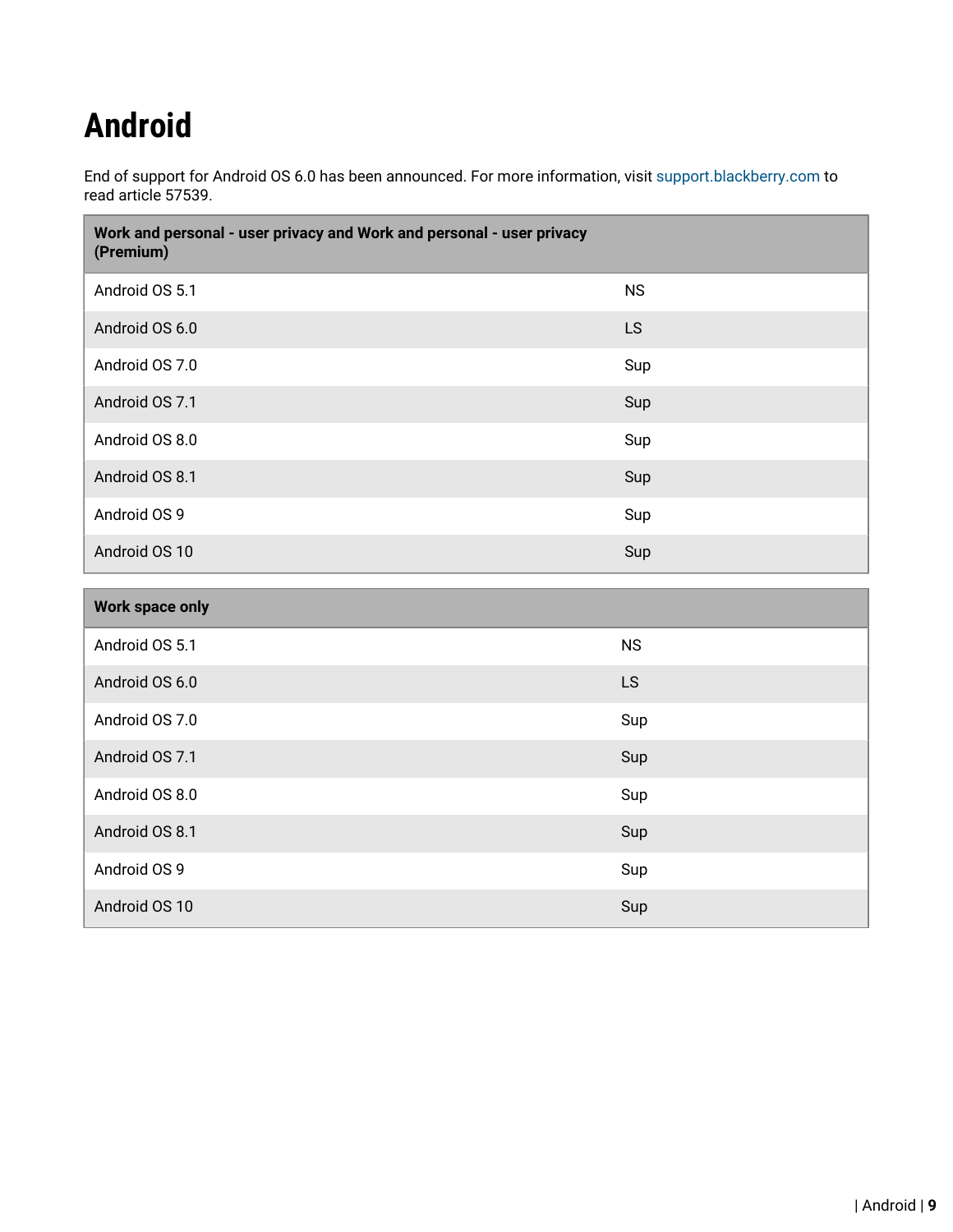# <span id="page-9-0"></span>**Legal notice**

©2019 BlackBerry Limited. Trademarks, including but not limited to BLACKBERRY, BBM, BES, EMBLEM Design, ATHOC, CYLANCE and SECUSMART are the trademarks or registered trademarks of BlackBerry Limited, its subsidiaries and/or affiliates, used under license, and the exclusive rights to such trademarks are expressly reserved. All other trademarks are the property of their respective owners.

Android and Google Chrome are trademarks of Google Inc. IBM, IBM SmartCloud, and Notes are trademarks of International Business Machines Corporation, registered in many jurisdictions worldwide. iOS is a trademark of Cisco Systems, Inc. and/or its affiliates in the U.S. and certain other countries. iOS® is used under license by Apple Inc. OS X is a trademark of Apple Inc. Microsoft, Active Directory, ActiveSync, Internet Explorer, Windows, Windows Phone, and Windows Server are either registered trademarks or trademarks of Microsoft Corporation in the United States and/or other countries. Mozilla and Firefox are trademarks of Mozilla Foundation. Novell and GroupWise are trademarks of Novell, Inc. Safari is a trademark of Apple Inc. Samsung KNOX is a trademark of Samsung Electronics Co., Ltd. All other trademarks are the property of their respective owners.

This documentation including all documentation incorporated by reference herein such as documentation provided or made available on the BlackBerry website provided or made accessible "AS IS" and "AS AVAILABLE" and without condition, endorsement, guarantee, representation, or warranty of any kind by BlackBerry Limited and its affiliated companies ("BlackBerry") and BlackBerry assumes no responsibility for any typographical, technical, or other inaccuracies, errors, or omissions in this documentation. In order to protect BlackBerry proprietary and confidential information and/or trade secrets, this documentation may describe some aspects of BlackBerry technology in generalized terms. BlackBerry reserves the right to periodically change information that is contained in this documentation; however, BlackBerry makes no commitment to provide any such changes, updates, enhancements, or other additions to this documentation to you in a timely manner or at all.

This documentation might contain references to third-party sources of information, hardware or software, products or services including components and content such as content protected by copyright and/or thirdparty websites (collectively the "Third Party Products and Services"). BlackBerry does not control, and is not responsible for, any Third Party Products and Services including, without limitation the content, accuracy, copyright compliance, compatibility, performance, trustworthiness, legality, decency, links, or any other aspect of Third Party Products and Services. The inclusion of a reference to Third Party Products and Services in this documentation does not imply endorsement by BlackBerry of the Third Party Products and Services or the third party in any way.

EXCEPT TO THE EXTENT SPECIFICALLY PROHIBITED BY APPLICABLE LAW IN YOUR JURISDICTION, ALL CONDITIONS, ENDORSEMENTS, GUARANTEES, REPRESENTATIONS, OR WARRANTIES OF ANY KIND, EXPRESS OR IMPLIED, INCLUDING WITHOUT LIMITATION, ANY CONDITIONS, ENDORSEMENTS, GUARANTEES, REPRESENTATIONS OR WARRANTIES OF DURABILITY, FITNESS FOR A PARTICULAR PURPOSE OR USE, MERCHANTABILITY, MERCHANTABLE QUALITY, NON-INFRINGEMENT, SATISFACTORY QUALITY, OR TITLE, OR ARISING FROM A STATUTE OR CUSTOM OR A COURSE OF DEALING OR USAGE OF TRADE, OR RELATED TO THE DOCUMENTATION OR ITS USE, OR PERFORMANCE OR NON-PERFORMANCE OF ANY SOFTWARE, HARDWARE, SERVICE, OR ANY THIRD PARTY PRODUCTS AND SERVICES REFERENCED HEREIN, ARE HEREBY EXCLUDED. YOU MAY ALSO HAVE OTHER RIGHTS THAT VARY BY STATE OR PROVINCE. SOME JURISDICTIONS MAY NOT ALLOW THE EXCLUSION OR LIMITATION OF IMPLIED WARRANTIES AND CONDITIONS. TO THE EXTENT PERMITTED BY LAW, ANY IMPLIED WARRANTIES OR CONDITIONS RELATING TO THE DOCUMENTATION TO THE EXTENT THEY CANNOT BE EXCLUDED AS SET OUT ABOVE, BUT CAN BE LIMITED, ARE HEREBY LIMITED TO NINETY (90) DAYS FROM THE DATE YOU FIRST ACQUIRED THE DOCUMENTATION OR THE ITEM THAT IS THE SUBJECT OF THE CLAIM.

TO THE MAXIMUM EXTENT PERMITTED BY APPLICABLE LAW IN YOUR JURISDICTION, IN NO EVENT SHALL BLACKBERRY BE LIABLE FOR ANY TYPE OF DAMAGES RELATED TO THIS DOCUMENTATION OR ITS USE, OR PERFORMANCE OR NON-PERFORMANCE OF ANY SOFTWARE, HARDWARE, SERVICE, OR ANY THIRD PARTY PRODUCTS AND SERVICES REFERENCED HEREIN INCLUDING WITHOUT LIMITATION ANY OF THE FOLLOWING DAMAGES: DIRECT, CONSEQUENTIAL, EXEMPLARY, INCIDENTAL, INDIRECT, SPECIAL, PUNITIVE,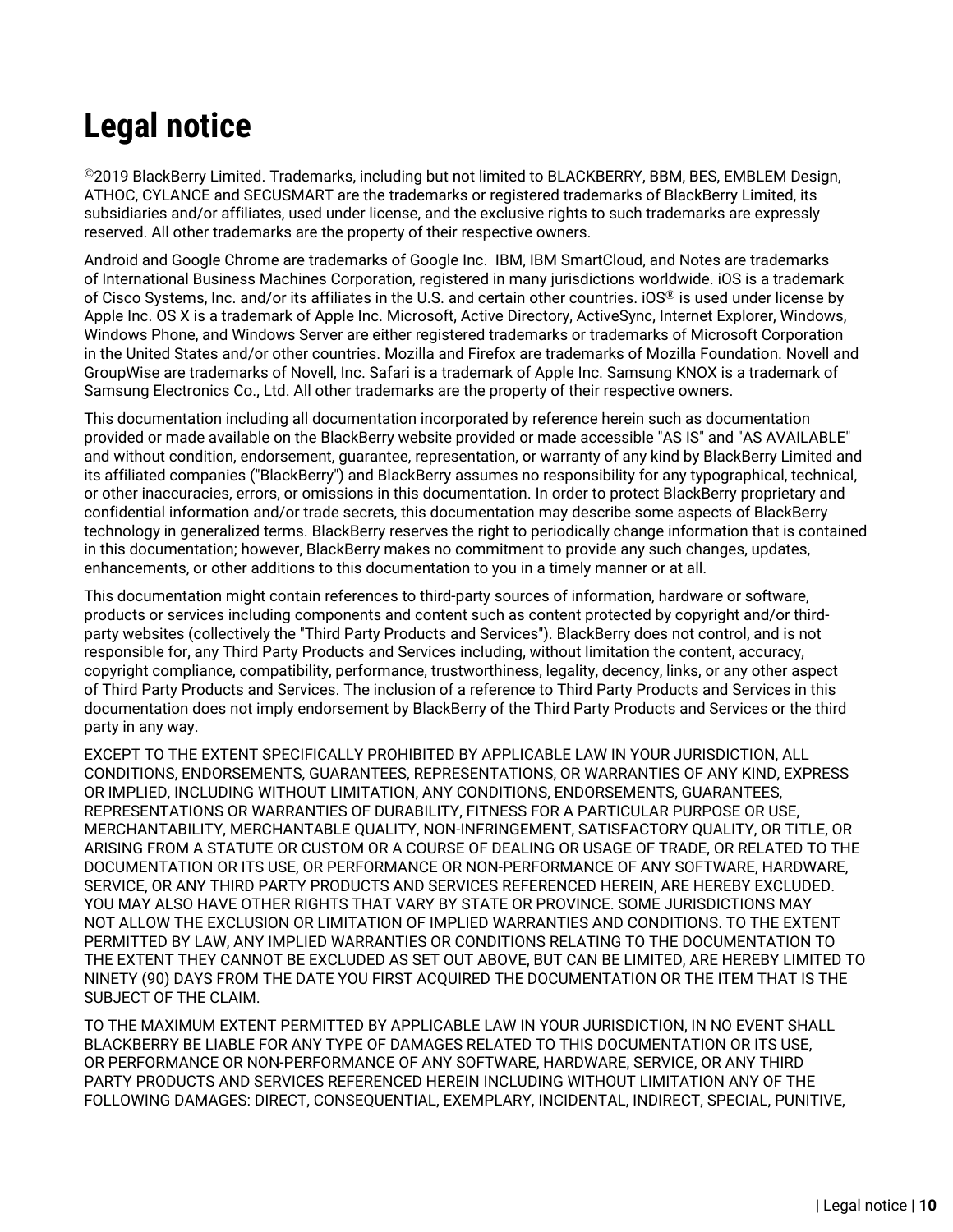OR AGGRAVATED DAMAGES, DAMAGES FOR LOSS OF PROFITS OR REVENUES, FAILURE TO REALIZE ANY EXPECTED SAVINGS, BUSINESS INTERRUPTION, LOSS OF BUSINESS INFORMATION, LOSS OF BUSINESS OPPORTUNITY, OR CORRUPTION OR LOSS OF DATA, FAILURES TO TRANSMIT OR RECEIVE ANY DATA, PROBLEMS ASSOCIATED WITH ANY APPLICATIONS USED IN CONJUNCTION WITH BLACKBERRY PRODUCTS OR SERVICES, DOWNTIME COSTS, LOSS OF THE USE OF BLACKBERRY PRODUCTS OR SERVICES OR ANY PORTION THEREOF OR OF ANY AIRTIME SERVICES, COST OF SUBSTITUTE GOODS, COSTS OF COVER, FACILITIES OR SERVICES, COST OF CAPITAL, OR OTHER SIMILAR PECUNIARY LOSSES, WHETHER OR NOT SUCH DAMAGES WERE FORESEEN OR UNFORESEEN, AND EVEN IF BLACKBERRY HAS BEEN ADVISED OF THE POSSIBILITY OF SUCH DAMAGES.

TO THE MAXIMUM EXTENT PERMITTED BY APPLICABLE LAW IN YOUR JURISDICTION, BLACKBERRY SHALL HAVE NO OTHER OBLIGATION, DUTY, OR LIABILITY WHATSOEVER IN CONTRACT, TORT, OR OTHERWISE TO YOU INCLUDING ANY LIABILITY FOR NEGLIGENCE OR STRICT LIABILITY.

THE LIMITATIONS, EXCLUSIONS, AND DISCLAIMERS HEREIN SHALL APPLY: (A) IRRESPECTIVE OF THE NATURE OF THE CAUSE OF ACTION, DEMAND, OR ACTION BY YOU INCLUDING BUT NOT LIMITED TO BREACH OF CONTRACT, NEGLIGENCE, TORT, STRICT LIABILITY OR ANY OTHER LEGAL THEORY AND SHALL SURVIVE A FUNDAMENTAL BREACH OR BREACHES OR THE FAILURE OF THE ESSENTIAL PURPOSE OF THIS AGREEMENT OR OF ANY REMEDY CONTAINED HEREIN; AND (B) TO BLACKBERRY AND ITS AFFILIATED COMPANIES, THEIR SUCCESSORS, ASSIGNS, AGENTS, SUPPLIERS (INCLUDING AIRTIME SERVICE PROVIDERS), AUTHORIZED BLACKBERRY DISTRIBUTORS (ALSO INCLUDING AIRTIME SERVICE PROVIDERS) AND THEIR RESPECTIVE DIRECTORS, EMPLOYEES, AND INDEPENDENT CONTRACTORS.

IN ADDITION TO THE LIMITATIONS AND EXCLUSIONS SET OUT ABOVE, IN NO EVENT SHALL ANY DIRECTOR, EMPLOYEE, AGENT, DISTRIBUTOR, SUPPLIER, INDEPENDENT CONTRACTOR OF BLACKBERRY OR ANY AFFILIATES OF BLACKBERRY HAVE ANY LIABILITY ARISING FROM OR RELATED TO THE DOCUMENTATION.

Prior to subscribing for, installing, or using any Third Party Products and Services, it is your responsibility to ensure that your airtime service provider has agreed to support all of their features. Some airtime service providers might not offer Internet browsing functionality with a subscription to the BlackBerry® Internet Service. Check with your service provider for availability, roaming arrangements, service plans and features. Installation or use of Third Party Products and Services with BlackBerry's products and services may require one or more patent, trademark, copyright, or other licenses in order to avoid infringement or violation of third party rights. You are solely responsible for determining whether to use Third Party Products and Services and if any third party licenses are required to do so. If required you are responsible for acquiring them. You should not install or use Third Party Products and Services until all necessary licenses have been acquired. Any Third Party Products and Services that are provided with BlackBerry's products and services are provided as a convenience to you and are provided "AS IS" with no express or implied conditions, endorsements, guarantees, representations, or warranties of any kind by BlackBerry and BlackBerry assumes no liability whatsoever, in relation thereto. Your use of Third Party Products and Services shall be governed by and subject to you agreeing to the terms of separate licenses and other agreements applicable thereto with third parties, except to the extent expressly covered by a license or other agreement with BlackBerry.

The terms of use of any BlackBerry product or service are set out in a separate license or other agreement with BlackBerry applicable thereto. NOTHING IN THIS DOCUMENTATION IS INTENDED TO SUPERSEDE ANY EXPRESS WRITTEN AGREEMENTS OR WARRANTIES PROVIDED BY BLACKBERRY FOR PORTIONS OF ANY BLACKBERRY PRODUCT OR SERVICE OTHER THAN THIS DOCUMENTATION.

BlackBerry Enterprise Software incorporates certain third-party software. The license and copyright information associated with this software is available at [http://worldwide.blackberry.com/legal/thirdpartysoftware.jsp.](http://worldwide.blackberry.com/legal/thirdpartysoftware.jsp)

BlackBerry Limited 2200 University Avenue East Waterloo, Ontario Canada N2K 0A7